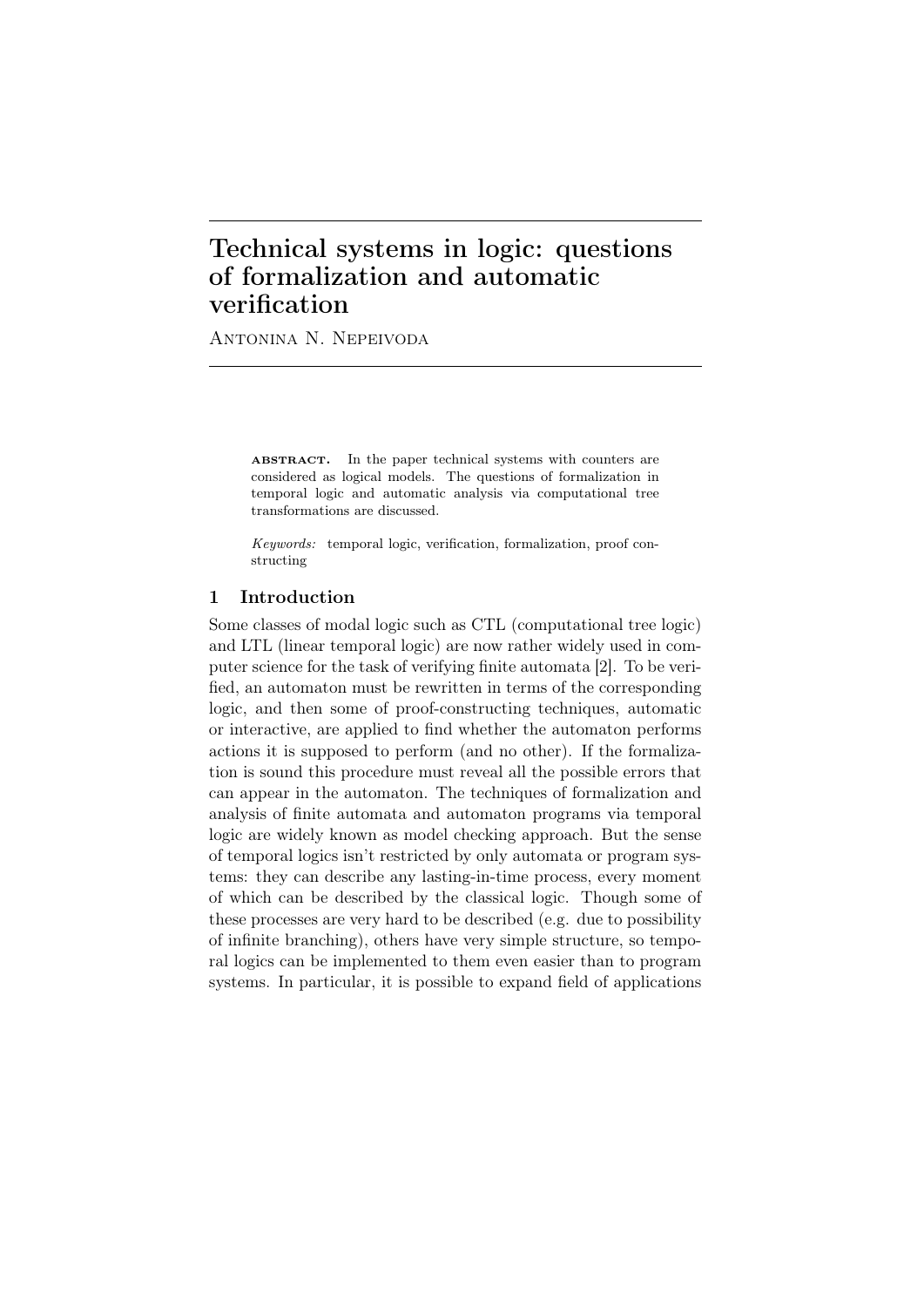of the classes of logic to parametrized electromechanical technical systems. The linear temporal logic was successfully used to perform an analysis of new reagent-dozing mechanism [11]. Despite the fact that results of the analysis were confirmed by an experiment, some problems were discovered in this approach. The hardest one was to find proper proof-constructing instruments.

The matter is that electromechanical systems like the reagentdozing mechanism are parametrized and their features to be checked essentially depend on these parameters. So in the most general case induction scheme must be included to make the analysis possible (and it was used to perform the analysis in [11]). Moreover, even one-counter automata representation in modal logics can lead to undecidability [3]. But in every specific case we need only very restricted version of the induction. So neither model checking instruments nor interactive provers fit the task perfectly: the former are too weak in some aspects (no induction) and too complex in others (allowing very complicated automaton structures); the latter are too strong and therefore demand human decisions. Our suggestion was to try a universal technique of program transformation on this problem, and the first results of this approach have been received.

The technique is called supercompilation and was developed since seventies of the last century (starting with the works of V.F. Turchin) [15]. Its essence is unfolding a computational tree of a partly specialized program together with folding it back to a program graph. The term 'partly specialized' means that some input parameters of a program can be known (and some can remain unknown). The process of unfolding resembles the one that is performed in model checking on automata. In general, supercompilers have no domain-specific transformations to optimize complex finite structures so they cannot compete with corresponding modelcheckers but the technique of supercompilation was successfully applied to verify simple parametrized protocols [9, 1] and in some of these applications showed itself even more powerful than the corresponding domain-specific programs. Despite the supercompilation wasn't presented as a proof-transforming technique, it has very deep interconnections with logic, and its applications to the temporal logics CTL and LTL lead to some appealing effects.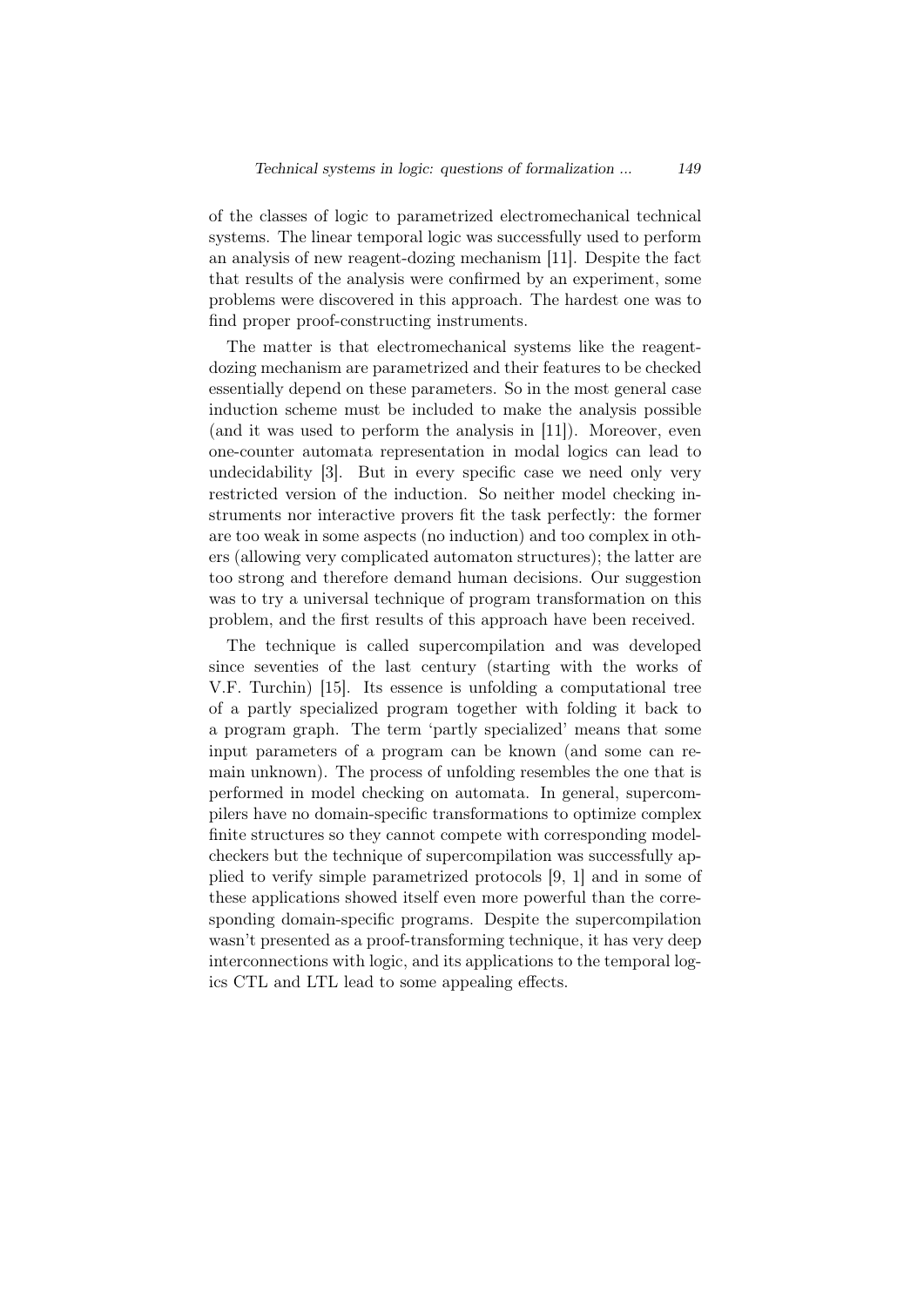Therefore we try to construct a 'double permutation' of applying modal logic to technical systems and computer science to modal logic. The results show that all these domains have very much in common, but still a lot of work remain on this way.

## 2 Infinite state technical system in LTL

## 2.1 General features

Suppose that a standard circuitry is enriched by some parametrized elements, such as switching boards, and the system is not only to satisfy some qualitative features but has some quantitative ones. Then it may happen that in states of the system never repeat themselves in time. For example, if we have a reagent-dozing system that spreads a reagent of a volume  $V_r$  after a volume  $K * V_w$  of water passes through a pipe, then in most moments of time the concentration of the reagent in the water reservoir is unique (it is expressed as a formula  $\frac{V_r}{V_w} * \frac{T}{T*K}$  $\frac{T}{T*K+R}$ , where *T* is the total number of full cycles of the mechanism work and  $R$  is the number of water volumes  $V_w$  that passed through the pipe after the last reagent spread  $(R < K)$ ). In such cases it is reasonable to examine only changes of system quantitative features but not the features themselves. Because of the discrete nature of the parametrized elements that are included in the scheme, these quantitative requirements can be approximated by rational numbers. Because of finiteness of the scheme the satisfiable requirements of state change must belong to some finite (though maybe very large) set. Since parameters of the parametrized elements can also change, the set of the requirements, though remains finite, becomes even larger.

So the following features of the system are guaranteed:

- 1. Non-constant finite number of elements;
- 2. Finite set of different states (without considering quantitative aspects);
- 3. Finite set of changes of quantitative characteristics of the system on a fixed state.

And the following features are to be checked: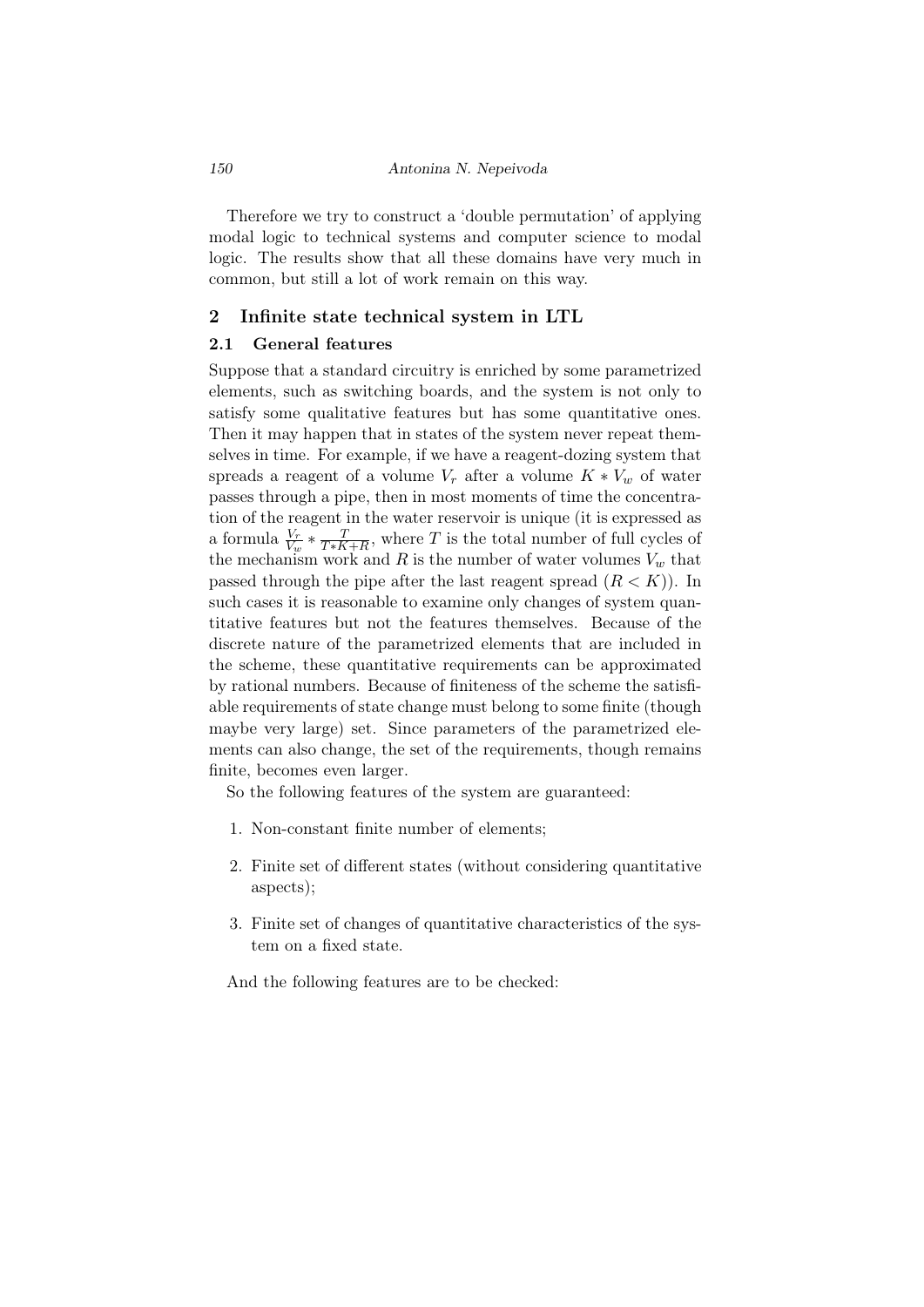- 1. Uniqueness of successor state. When human intrusion is forbidden, it is essential to know that the system works without any unpredictable indeterminacy.
- 2. Existence of successor state. If some reachable state never changes, the system will halt.
- 3. Repeatability of all significant actions.
- 4. Return to initial state.

These features make us sure that the system infinitely repeats the loop between two initial states.

The whole description of the system somehow resembles the one of the modular arithmetic. The similarity becomes even greater in practice because of the round construction of switching boards that allows a stepping mechanism to move only forward (and the last switch is followed by the first).

In the logical model of the system we describe two classes of axioms: axioms of stability (forbidding actions to be done without a trigger) and axioms of change (describing possible one-step changes of conditions). For every action possible in the system at least two axioms appear, and one more axiom must be included to describe initial conditions. If the system of axioms is full, the feature of linearity (the uniqueness of successors) can be checked by checking the fact that antecedents in every two axioms of change are disjoint. To prove the features of existence and repeatability it might be useful to find additional invariants of the system. After that the last feature can be checked constructively by building a single iteration starting and ending by the initial state. In every specific case, when all parameters of the scheme are known, it can be done in straightforward way.

## 2.2 LTL formalization

We will use the full language of LTL with the modalities **X**, **G**, **F**, **U**. Though in the first formalization the modality **U** was used in the model axiomatization, now we try to avoid it to make the model better from the point of view of computer science.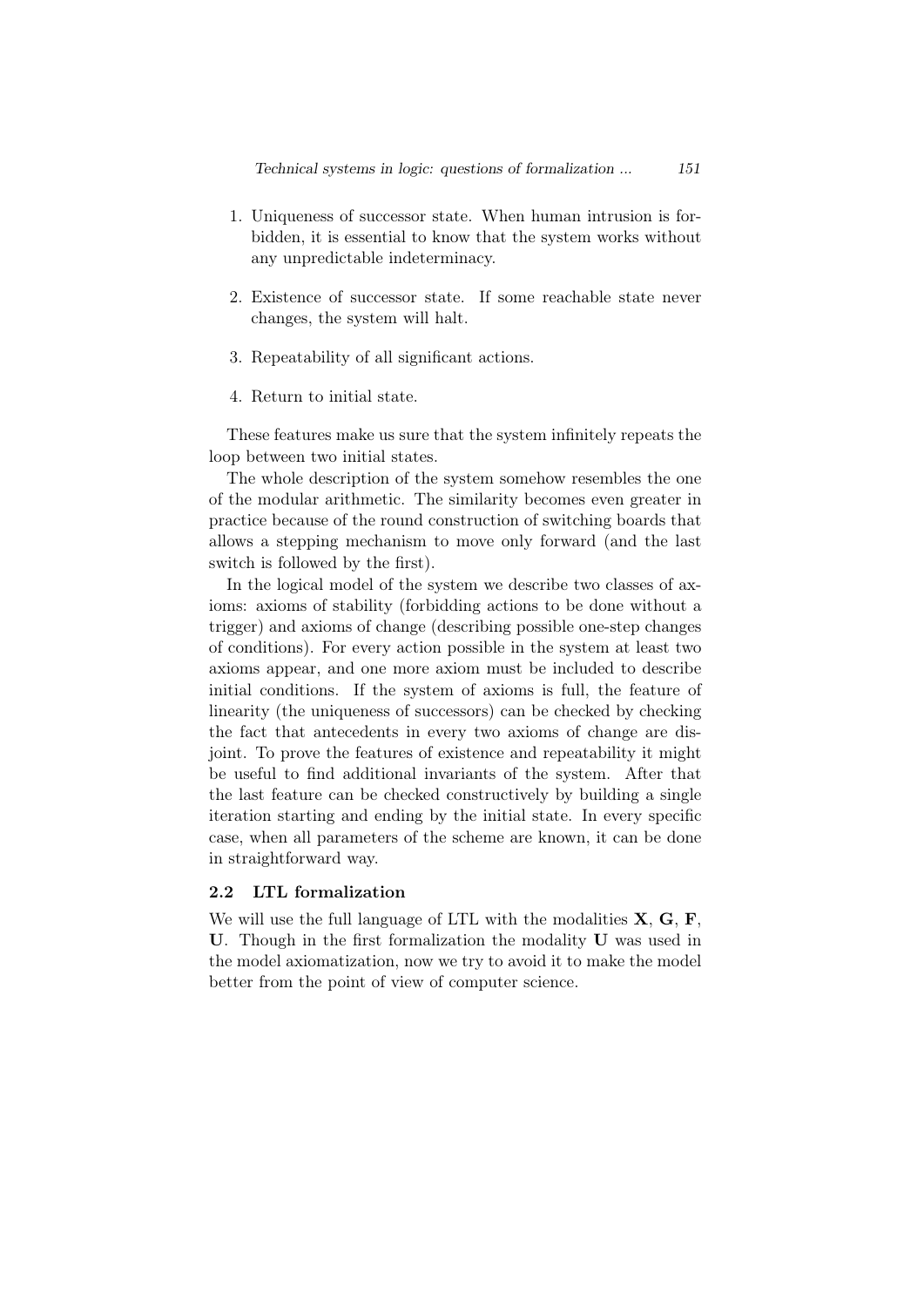#### *152 Antonina N. Nepeivoda*

As an example of technical system let us consider a simple dozing mechanism which consists of the single stepping switch, the single pump and the single flow indicator. Every time the flow indicator turns the stepping switch does one step. One of the contacts of the switching network (which can be chosen arbitrarily while mounting the scheme) is connected with the pump. When the stepping switch reaches the contact (let us call it *K*) the pump does one move and closes the chain that returns the stepping switch to the first position. This sequence of actions repeats itself potentially forever. It is less complex than the scheme in [11]: now we have only one stepping switch instead of the two  $-$  but the analogue of our simplified scheme is also used in practice [16]. So in fact we need to verify some special kind of one-counter (not necessarily determined) automaton in LTL — the problem that is known to be PSPACE-hard in general and that becomes undecidable after adding one more counter [3].

The scheme is parametrized with the two parameters: the dimension of switching network *N* and the number of the contact *K* that activates the pump. So we need to use not only single propositional variables but also the array of switch states on the switching network, and not only single axioms but also axiom schemes corresponding to different states of stepping switch. More natural approach is to consider not only boolean variables but also a variable of the type  $\mathbb{Z}_N$ , and this approach is valid due to the two features of stepping switch construction:

- 1. The stepping switch is always connected to one contact on the switching network;
- 2. This contact is unique.

The normal work of the mechanism assumes these two features. But if we want to study disruptions then we must use the model with array of booleans since we assume short circuits to happen on the switching network. We now consider most generic case, and turn to the usage of arithmetic in the program model.

The model variables are the following.

1. *R* is the state of the indicator switch;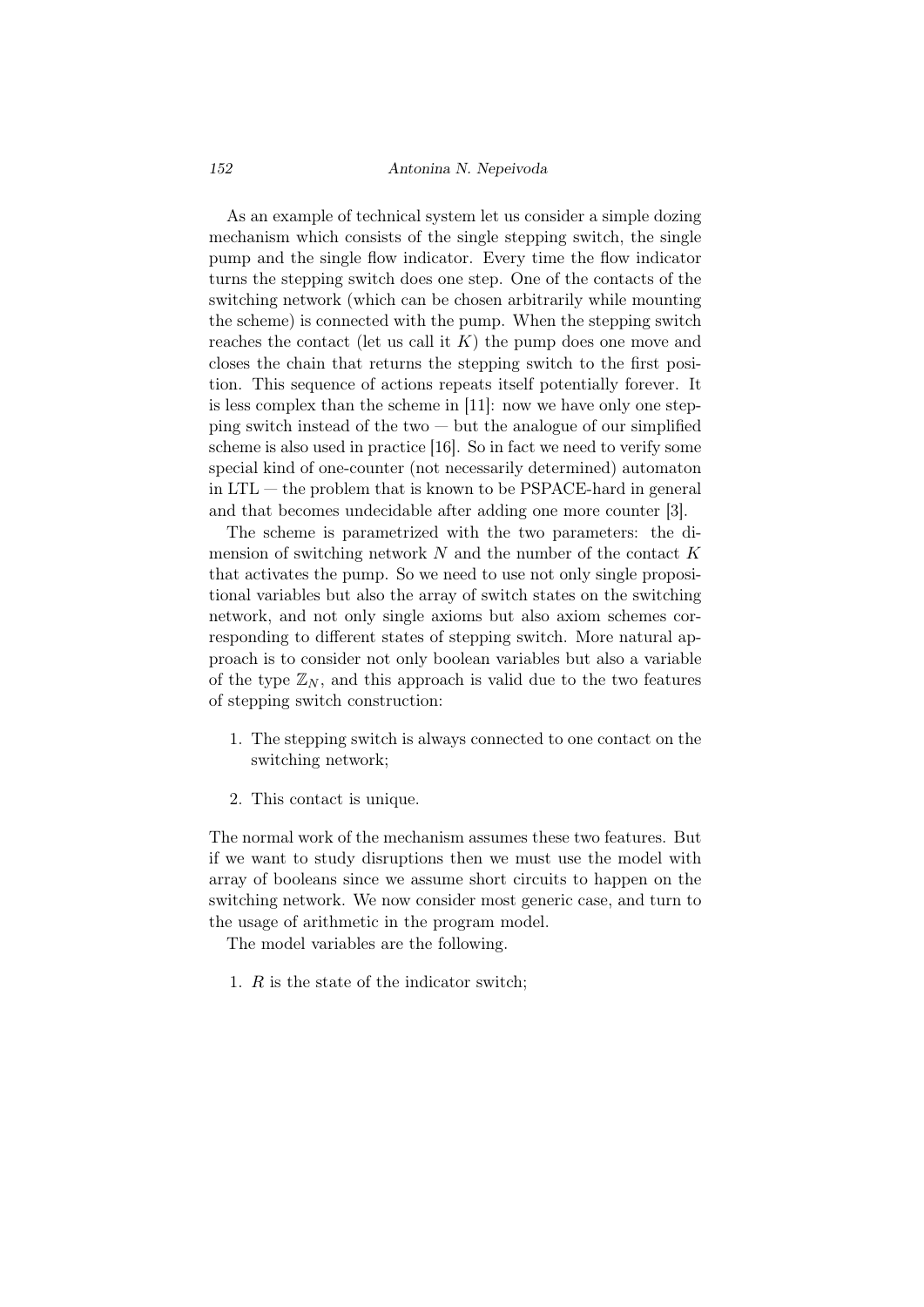- 2. *C* is the state of the switch returning the stepping switch to the initial state;
- 3. *P* is the state of pump switch;
- 4. *T* is the state of additional switch controlling the pump;
- 5.  $W_i$  is the state of the stepping switch ( $N$  is the total number of contacts, so  $i \leq N$ ).

The model axioms are separated in two sets. The first is called axioms of change and describes how a current state can affect its successor. Construction of these axioms can be done straightly from the description of the mechanism work.

- 1.  $R \wedge W_i \Rightarrow \mathbf{X}(\neg R \wedge \neg W_i \wedge W_{i+1})$  (the axiom scheme for all *i*,  $i \geq 1 \wedge i \leq N$ ).
- 2.  $R \wedge W_N \Rightarrow \mathbf{X}(\neg R \wedge \neg W_N \wedge W_1)$
- 3.  $\neg R \land T \land \neg W_K \Rightarrow \mathbf{X}R$ . This axiom, when implemented, means that the volume of water  $V_w$  have passed through the pipe.
- 4.  $P \Rightarrow \mathbf{X}(\neg P \land \neg T)$
- 5.  $\neg P \land W_K \land T \Rightarrow \mathbf{X}P$ . This axiom, when implemented, means that the volume of reagent  $V_r$  have been spread into the pipe.
- 6.  $\neg T \land W_1 \land C \Rightarrow \mathbf{X}(\neg C)$
- 7.  $\neg C \land W_i \Rightarrow \mathbf{X}(C \land \neg W_i \land W_{i+1})$  (the axiom scheme for all *i*,  $i \geq 1 \wedge i \leq N$
- 8.  $\neg C \land W_N \land \neg T \Rightarrow \mathbf{X} (C \land T \land \neg W_N \land W_1)$

The second set of axioms is called axioms of stability and forbids switches to change their conditions arbitrarily. In general it is not obvious how to construct these axioms because they are hidden inside a scheme and not presented explicitly in its description. This fact may lead to mistakes in a scheme (for example, in the mechanism tested in [11] some uncertainty appeared exactly because of the absence of the axiom that forbids the indicator switch to change state during the work of pump).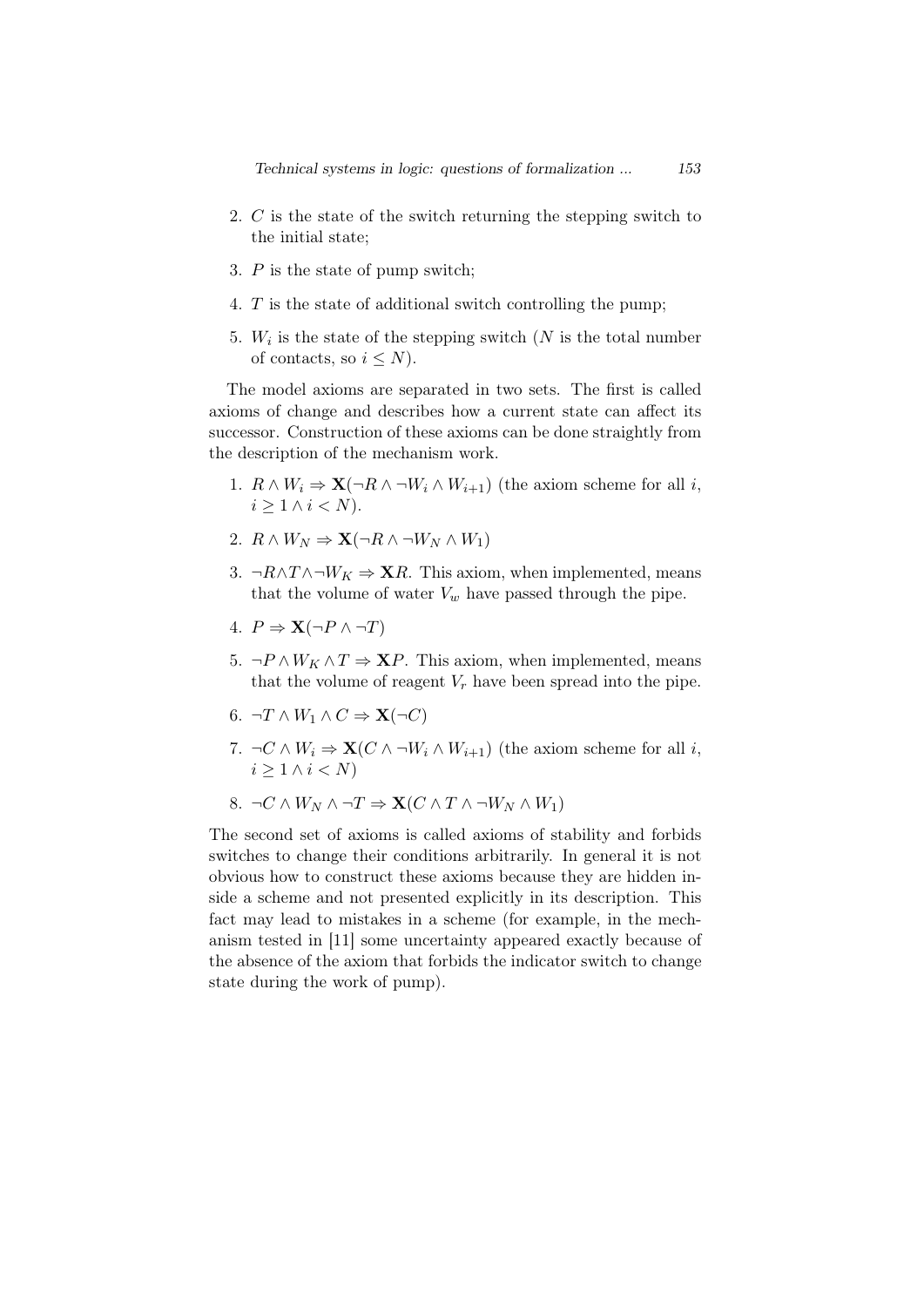- 1.  $W_i \Rightarrow (C \land \neg R \Rightarrow \mathbf{X}W_i)$  (the axiom scheme for all *i*, *i*  $\geq$  $1 \wedge i \leq N$
- 2.  $\neg W_i \Rightarrow (\neg W_{i-1} \vee C \wedge \neg R \Rightarrow \mathbf{X}(\neg W_i))$  (the axiom scheme for all *i*,  $i > 1 \land i < N$
- $3. \neg W_1 \Rightarrow (\neg W_N \vee C \wedge \neg R \Rightarrow \mathbf{X}(\neg W_1))$
- 4.  $T \Rightarrow (\neg P \Rightarrow \mathbf{X}T)$
- $5. \neg T \Rightarrow (C \vee \neg W_N \Rightarrow \mathbf{X}(\neg T))$
- $6. \neg P \Rightarrow (\neg T \lor \neg W_K \Rightarrow \mathbf{X}(\neg P))$
- $7. \neg R \Rightarrow (\neg T \lor W_K \Rightarrow \mathbf{X}(\neg R))$
- 8.  $C \Rightarrow (T \vee W_1 \Rightarrow \mathbf{X}C)$

All these axioms describe the dependence of variables' values in a successor state on their values in the current one. And the last axiom remains to be introduced — the axiom of initial state:  $W_1 \wedge$ *¬R ∧ ¬P ∧ T ∧ C ∧ ∀i*(*i >* 1 *⇒ ¬Wi*).

Now we must formalize the conditions to be checked.

- 1. Uniqueness of successor state. Only one axiom of change can be implemented at every moment of time.
- 2. Existence of successor state. At least one of the axioms of change can be implemented at every moment.
- 3. Repeatability of all significant actions.

 $\forall i (R \land W_i \Rightarrow \mathbf{XF}(R \land W_i)$ 

$$
\forall i (\neg C \land W_i \Rightarrow \mathbf{XF} (\neg C \land W_i)
$$

4. Return to initial state.

*...*

*W*<sub>1</sub> ∧ ¬*R* ∧ ¬*P* ∧ *T* ∧ *C* ∧  $\forall i$ ( $i > 1 \Rightarrow \neg W_i$ )  $\Rightarrow$  **XF**( $W_1 \land \neg R \land \neg W_2$  $\neg P \land T \land C \land \forall i (i > 1 \Rightarrow \neg W_i).$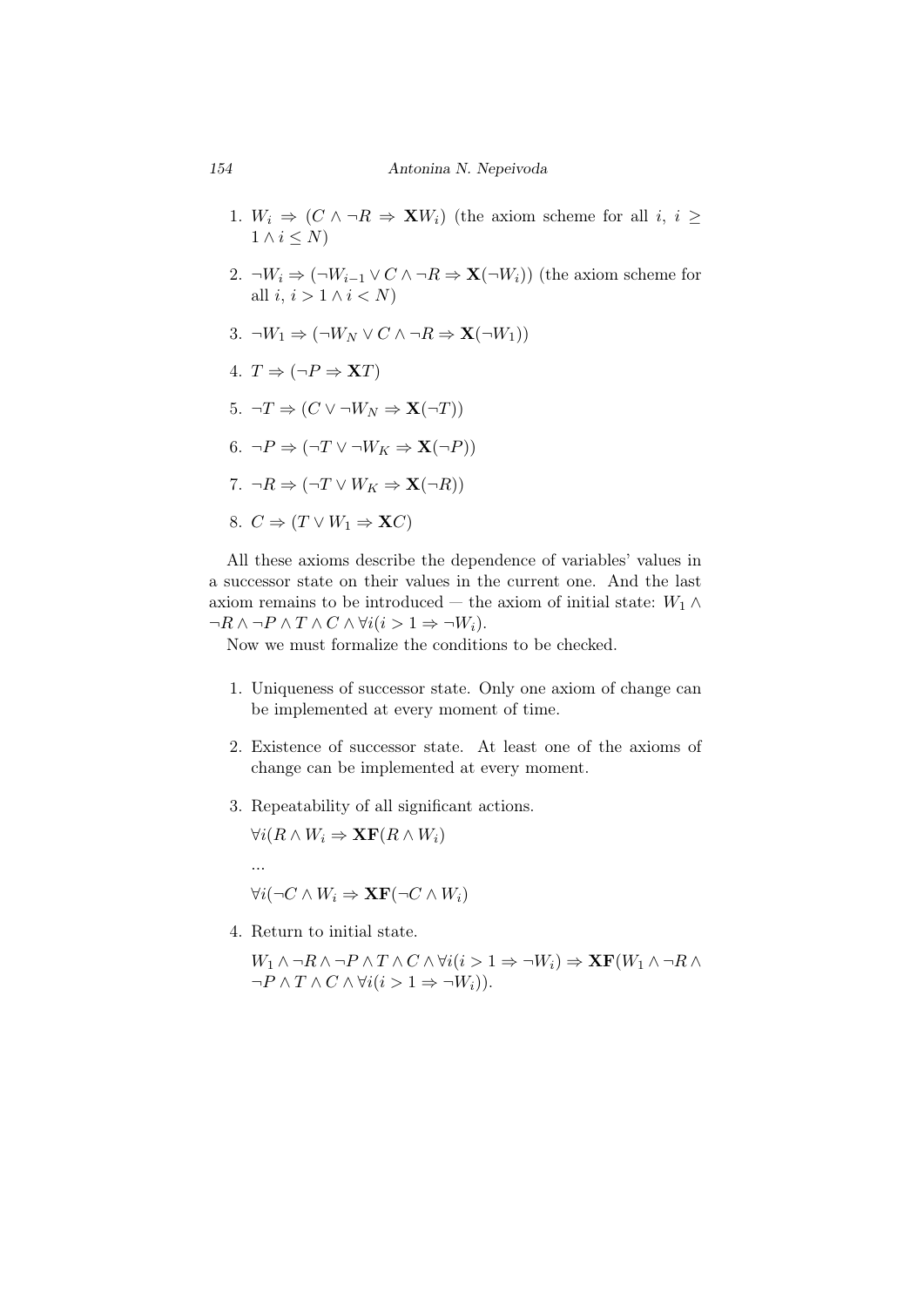The only task is now to present a fast and efficient method of discovering the features of the formalized system. In [11] it was done by hand though there are some techniques in program transformation that can be (and have been) successfully implemented to perform this work. One of these techniques is the supercompilation which is typically used in optimization and analysis of functional and imperative programs [4, 7], but last years it was also implemented to verification tasks [9, 1]. It was noticed that this technique works well on simple parametrized systems of various natures [8].

## 3 Proving in LTL via supercompilation

The definition of supercompilation can be found in [14]. Saying informally, it consists of the following techniques:

- 1. Unfolding a computational tree.
- 2. Folding some branches of the computational tree by means of generalization.
- 3. Extracting a residual program from the folded graph.

The first technique unfolds computational tree of a program, by step-by-step driving: implementing its rules on computational states until any functional calls disappear. It is exactly the same technique that is used in model checking while unfolding infinite graph of states of an automaton. This resemblance implied the idea that supercompilation may be used for modal logics.

The second technique belongs to the supercompilation itself and is the heart of the method. Some computational branches can be infinite so it is necessary to stop driving them without reaching a final state. For this need the following technique is developed: if some computational branch is considered to be 'dangerous' then driving on it halts. The notion of being 'dangerous' can vary in different supercompilers (e.g. it may mean 'to be too long' or 'to repeat itself'). After discovery of a dangerous state a supercompiler folds the computational branch into a loop using generalization. Generalization unifies a latter computational state of the branch with some former state on it that most resembles the latter state (the notion of 'resemblance' can also vary in different supercompilers).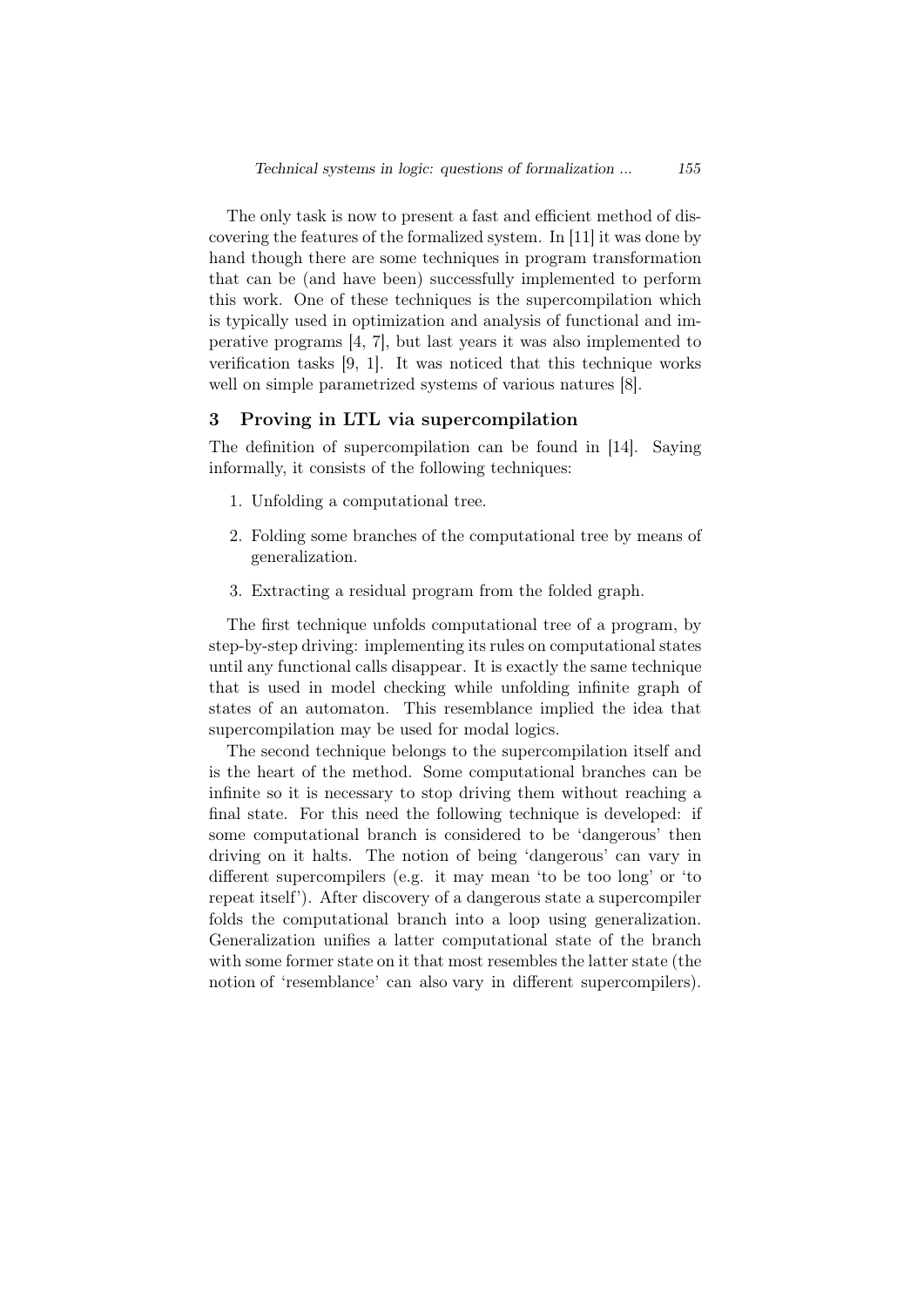After all computational branches of a program are computed into final states or folded, a residual program is constructed from this folded graph. This step isn't discussed in this paper because it is very dependent from a programming language of a target program.

Let us illustrate the process of supercompilation on a simple example from Peano arithmetic.

# Example 1.

There is a recursive definition of addition.  $a(Z, y) = y;$  $a(S(x), y) = S(a(x, y));$ Let us supercompile the call  $a(x, a(S(S(Z)), y))$ .



Every step is an application of a definition or case analysis. The supercompilation lasts until there are no functional calls in a node or the node repeats its predecessor modulo renaming.

Thus, the residual recursive definition corresponding to the call  $a(x, a(S(S(Z)), y))$  looks as

# $f(Z,y)=S(S(y));$

 $f(S(x), y) = S(f(x, y))$ .

The second addition is already evaluated by the supercompiler so it disappears in the residual program.

In the terms of logic, supercompilation technique rewrites an initial proof for some special case of a theorem (in the example the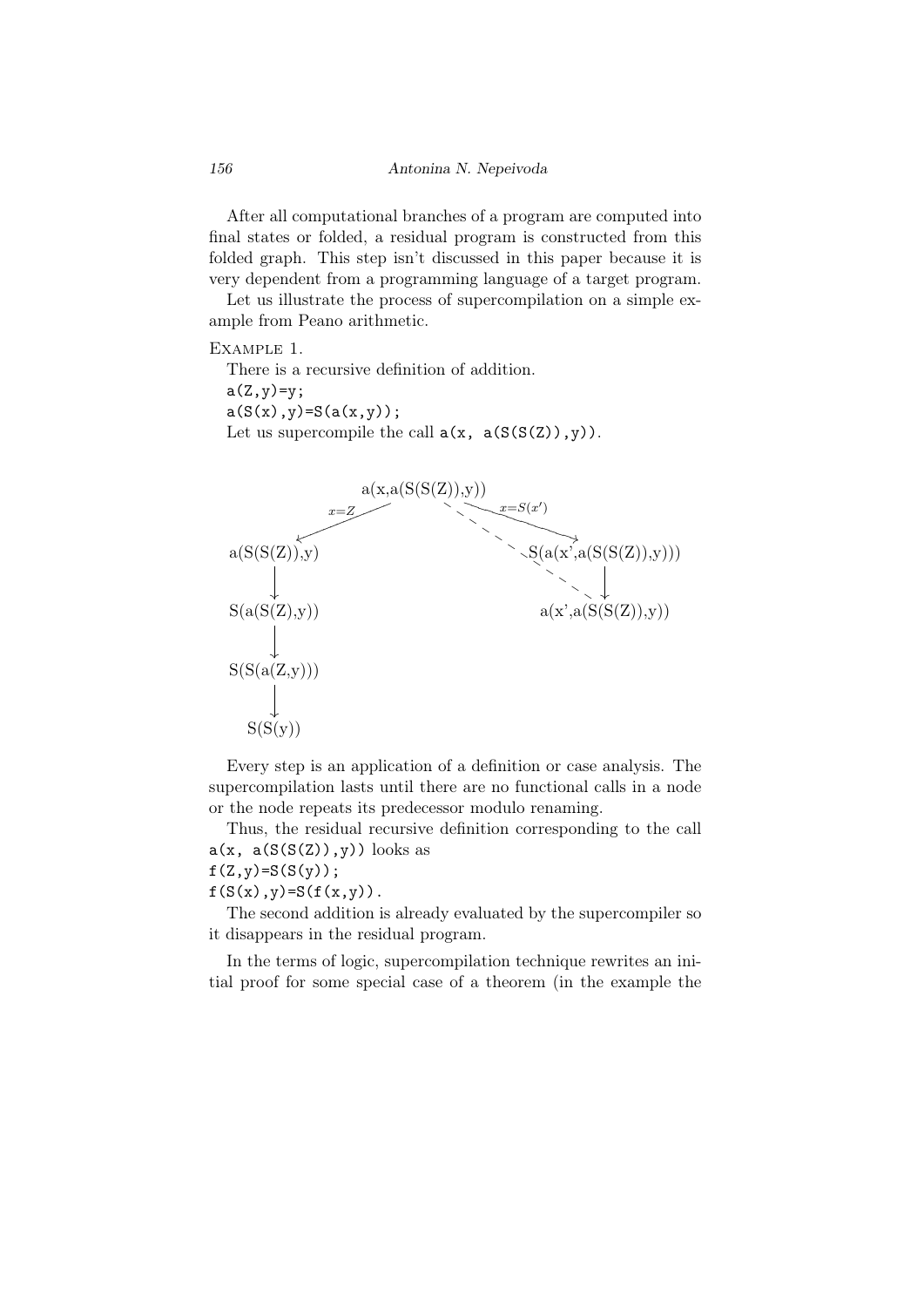theorem was an existence of the sum of every two naturals) and then does some obvious logical transformations to receive the proof that isn't more complex than the initial one (it is desirable to make it less complex) but is equivalent to it by means of the set of realizations. There are some restrictions of input proofs: positive supercompilation allows no  $\neg$  in disjunctions; perfect supercompilation allows introducing constraints, so it permits *¬* in case analysis.

The set of the allowed logical transformations of a proof is very limited and depends on supercompilation technique. For example, the rule  $A \wedge A \Leftrightarrow A$  is equivalent to so-called msg (most specific generalization) sharing mechanism and is used in positive supercompilers [13]; the rule  $A \lor A \Leftrightarrow A$  is used in the supercompiler SCP4 [10]. The last uses even more 'unsafe' transformations such as  $\neg\neg A \Rightarrow A$  that allow to highly optimize very complex programs but in some cases changes their semantics (e.g. transform infinite proofs to finite ones).

Example 2. Consider a recursive function on natural numbers:

 $g(Z)=Z;$  $g(S(x))=g(h(x,Z));$  $h(Z,y)=y;$  $h(S(x), y) = h(x, 2^y);$ 

 $g(x)$  is non-terminating for  $x > 1$  but in an unsafe supercompiler the observation that all the computations cannot end by the term other than  $Z(\text{so } \forall x (\neg\neg (q(x) = Z)))$  may lead to semantics-changing optimization replacing the definition of g by a constant zero.

The supercompilation technique doesn't fit well for every task on automatic analysis and has some subtle points such as semanticchanging transformations. But it was successfully used for verification of cash-coherent protocols [9] and communication protocols [1] in cryptography. We decided to try it also on verifying the model of a simple dozer that is described in the previous section.

As input language we chose Refal which is close by semantics to Markov algorithms on strings. It was done because Refal is the input language of the general-purpose supercompiler SCP4 [10]. The convenience of this supercompiler is that it presents perfect information propagation in conditions (allows *¬*) so it is possible to use not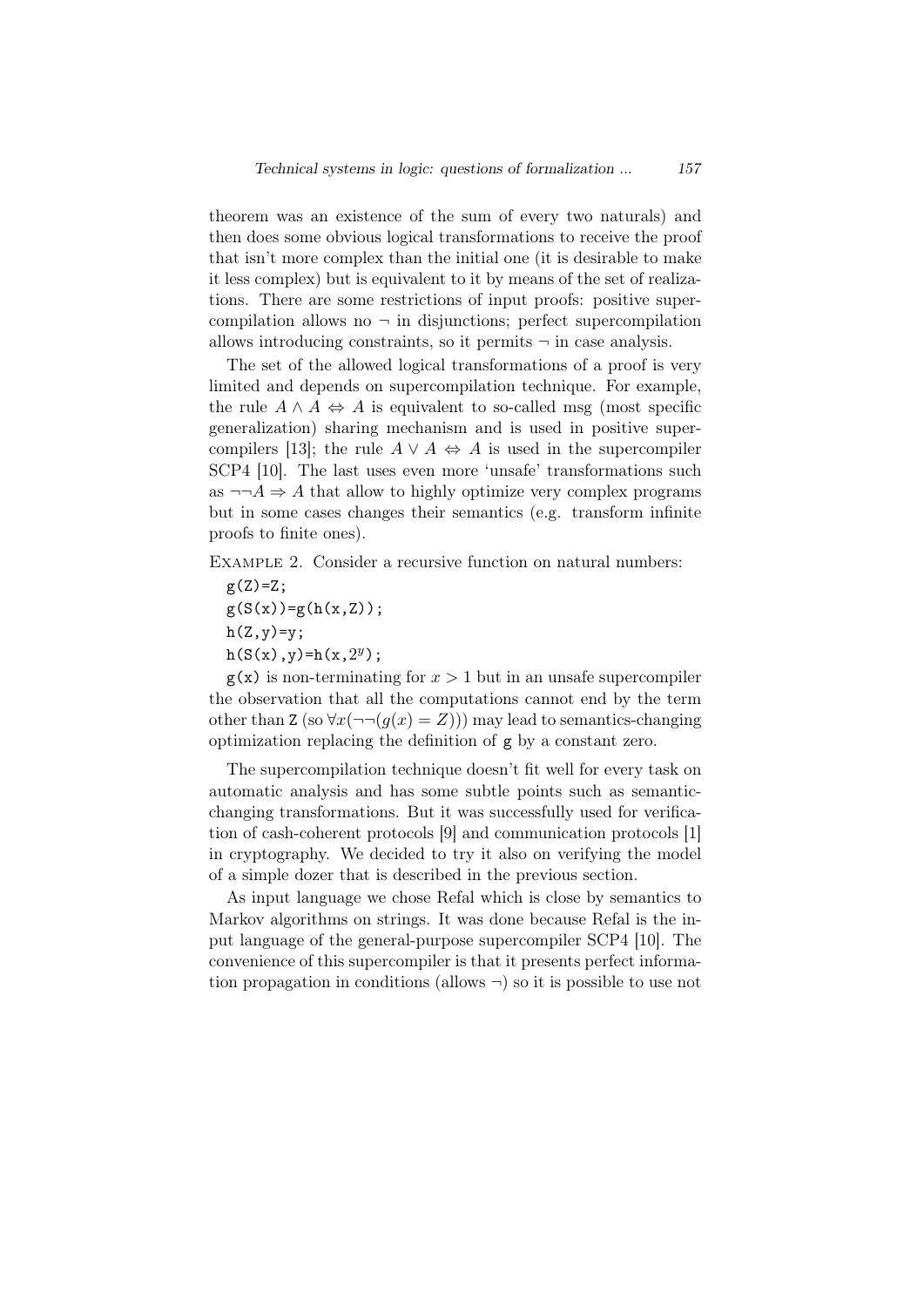only boolean variables (for which perfect information propagation coincides with positive), but also naturals. SCP4 is not semanticspreserving in case of non-terminating target programs, but if the target program always terminates, this supercompiler preserves its semantics, so the problem is insignificant.

Representation of the model variables repeats the one in the previous section, but we chose unary natural number to represent the state of stepping switch. Representation of the model axioms in programming language was straightforward: we divided data visible by the program on two parts, a current state and a next state. The initial state is completely determined. All the axioms describe the influence of the former to the latter. If after implementing all the axioms some uncertainty remains in the next state, then this uncertainty is represented as free variables which can be replaced by any value. The axioms of change that correspond to changing the state of system (counting water flow or pumping the reagent) increase corresponding variables: one of them, e.R, is the number of volumes  $V_w$  that passed through a pipe; another, e.P, is the number of volumes  $V_r$  that were added to the water flow. The aim is to prove that with any values of free variables the program returns to the initial state and computes the certain pair, e.R, e.P, and then to compare  $\frac{e}{e \cdot R}$  to the technical requirements (it must be equal to 1  $\frac{1}{K-1}$ ). The supercompilation does this task for any constant *N* and *K*. If  $K \neq 1$  and  $K \leq N$ , then the target program is optimized to 'FF' (that means that  $\neg$ (e.R  $\neq K-1$ )  $\land \neg$ (e.P  $\neq 1$ )). If  $K > N$ , then no optimization is performed, so the program has indeterminacy and represents the erroneous work of the mechanism. This situation simply means that there is no contact on the switching network that is connected with the pump. The most interesting fact is that for  $K = 1$  program isn't optimized to constants, so indeterminacy appears and the system becomes inconsistent. This is an analogue of the error that was found in [11] (and, as was shown experimentally, really can occur in the system). By changing one or another class of axioms we can also see how the system behaves when some physical disruption happens.

But to check all practical cases by SCP4, it is necessary to write simple auxiliary program that lists all of them in the input SCP4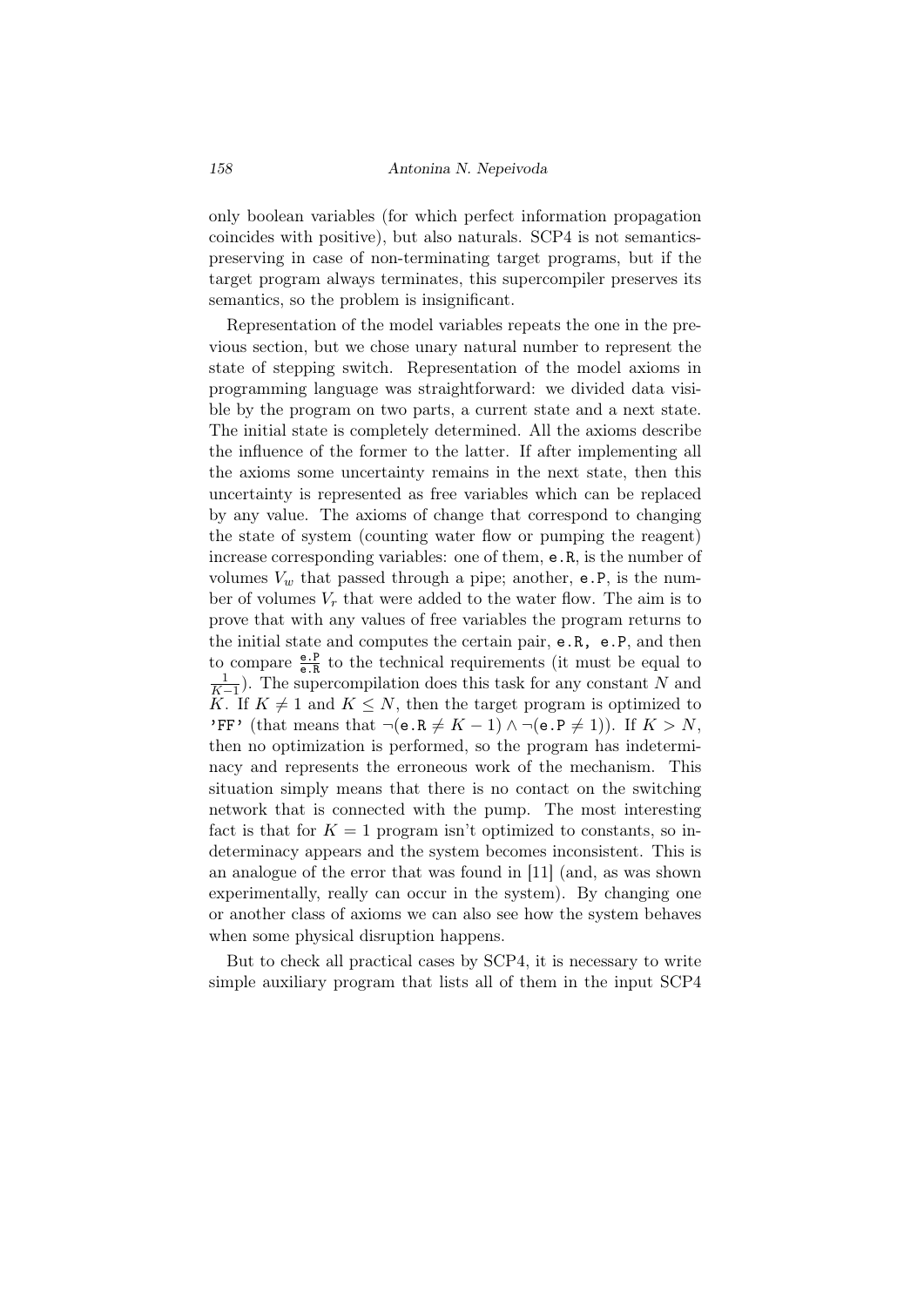file. This inconvenience appears because modern supercompilers are very careful in transforming programs (or proofs) not to change their semantics (or admit very slight changes) and permit only very few logical transformations. It is supposed that strengthened techniques like distillation [5] can do more complicated transformations like merging several induction proofs in a one so can be able to avoid these restrictions.

## 4 Conclusion

Our consideration of mechanical models together with logic and computer science led to revealing a deep connection between all these domains. First, mechanical models are easily described via temporal logic with counters, through introducing two classes of axioms that permit and forbid to change condition of an element. Second, the axioms of temporal logic with counters can be easily rewritten as functions in a programming language strong enough to express negation. Due to the features of quantitative restrictions that can appear in such systems it is possible to represent the conditions of consistency of the scheme as well. And third, it is possible to implement non-domain-specific program transformers to do the automatic analysis of the model. The essence of the last fact is that we must only formulate model axioms and the conditions of correctness and incorrectness of the scheme, and then it is possible to use not proof-constructing, but only proof-transforming technique to verify every special case of the scheme.

This may be the small step to observing the pure theoretical results of reverse mathematics in practice. It is known that folding computational trees only along their branches in supercompilation leads only to linear speedups of residual program [6] (so only  $I\Delta_0$ formulas may be eliminated). But embeddings of tree embeddings lead to some non-linear program speedups very close to ones performed by induction [6]. The fact is not surprising from the point of view of logic, but remains very subtle and obscure from the point of view of practical program transformations. Establishing understanding between these two points of view seems to be very fruitful, yet unexplored, domain.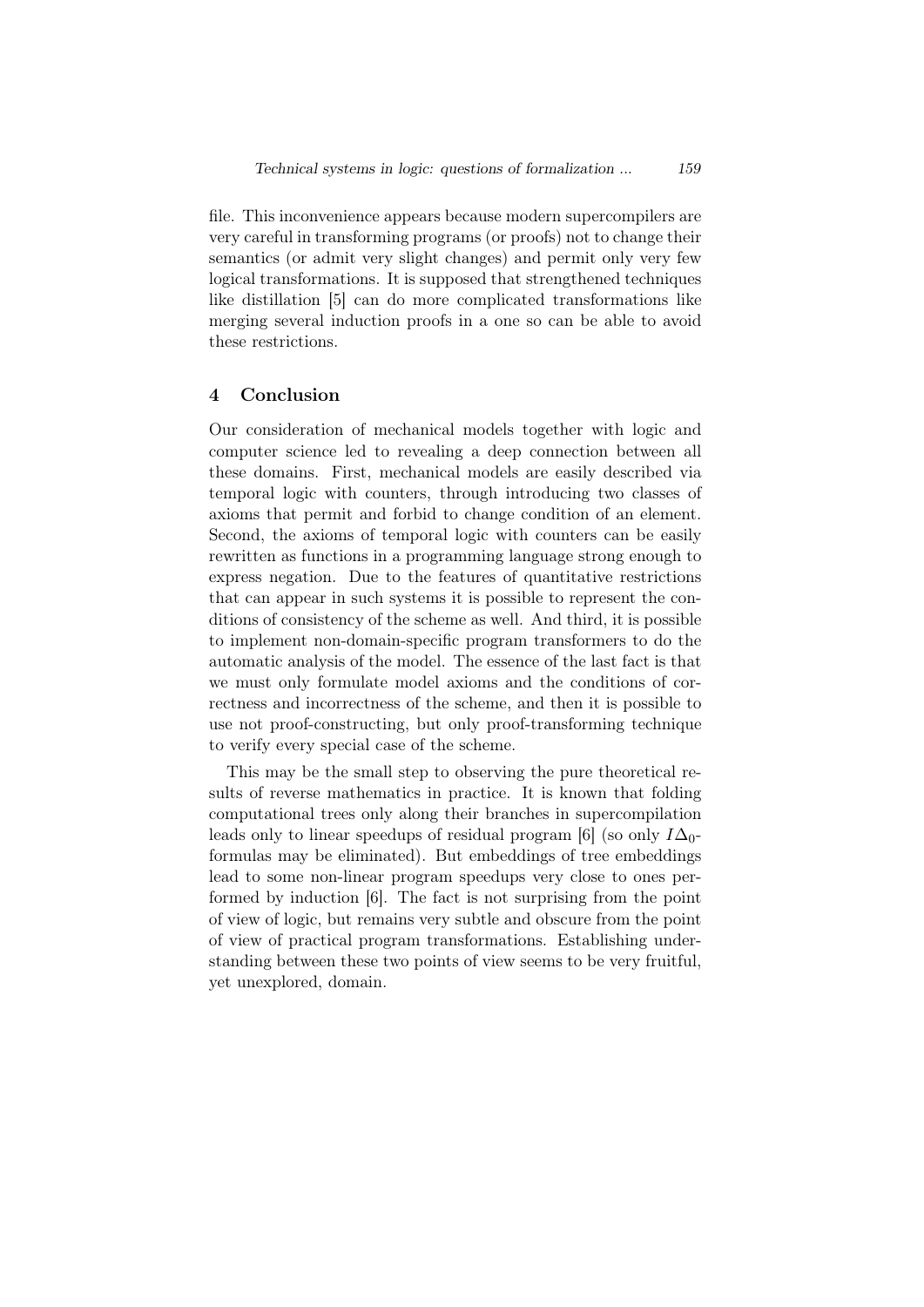#### 4.1 Acknowledgements

First I would like to thank N.N. Nepejvoda and F.F. Chausov for giving the chance to implement the modal logic to verify a real mechanical system and for the patience that F.F. Chausov showed in the collaboration with a person who is very far from aspects of engineering. Second, the idea of connecting supercompilation with logic first appeared in discussions with Refal community and then was developed in DIKU, Copenhagen. Many thanks to R. Glück for the possibility to do this and for insightful discussions and to A.P. Nemytykh for providing such universal tool as SCP4 which allowed to hold experiments with the model.

## References

- [1] Ahmed, A., Lisitsa, A., and A. P. Nemytykh, *Cryptographic Protocol Verification via Supercompilation. Reachability Problems*, 2012. To appear.
- [2] CLARKE, E. M., EMERSON, E. A., and A. P. SISTLA, Automatic verification of finite-state concurrent systems using temporal logic specifications, *ACM Transactions on Programming Languages and Systems* 8(2):244–263, 1986.
- [3] Demri, S., Lazic, R., and A. Sangnier, Model Checking Freeze LTL over One-Counter Automata, *Foundations of Software Science and Computational Structures, LNCS* 4962:490–504, 2008.
- [4] GLÜCK, R., and A. V. KLIMOV, Occam's razor in metacomputation: the notion of a perfect process tree, *Static Analysis (Proc. Third International Workshop WSA'93), LCNS*, 724:112–123, 1993.
- [5] Hamilton, G. W., Extracting the Essence of Distillation, *Proceedings of the 7th PSI, Novosibirsk, Russia, LNCS*, 5947:151–164, 2009.
- [6] HAMILTON, G. W., and N. D. JONES, Distillation with labelled transition systems, *PEPM*, 2012, pp. 15–24.
- [7] Klimov, A. V., A Java Supercompiler and its Application to Verification of Cache-Coherence Protocols, *PSI 2009. LNCS* 5947:185–192, 2010.
- [8] LISITSA, A., and A. P. NEMYTYKH, Verification as a parametrized testing (experiments with the SCP4 supercompiler), *In Programming and Computer Software* 33(1):14–23, 2007.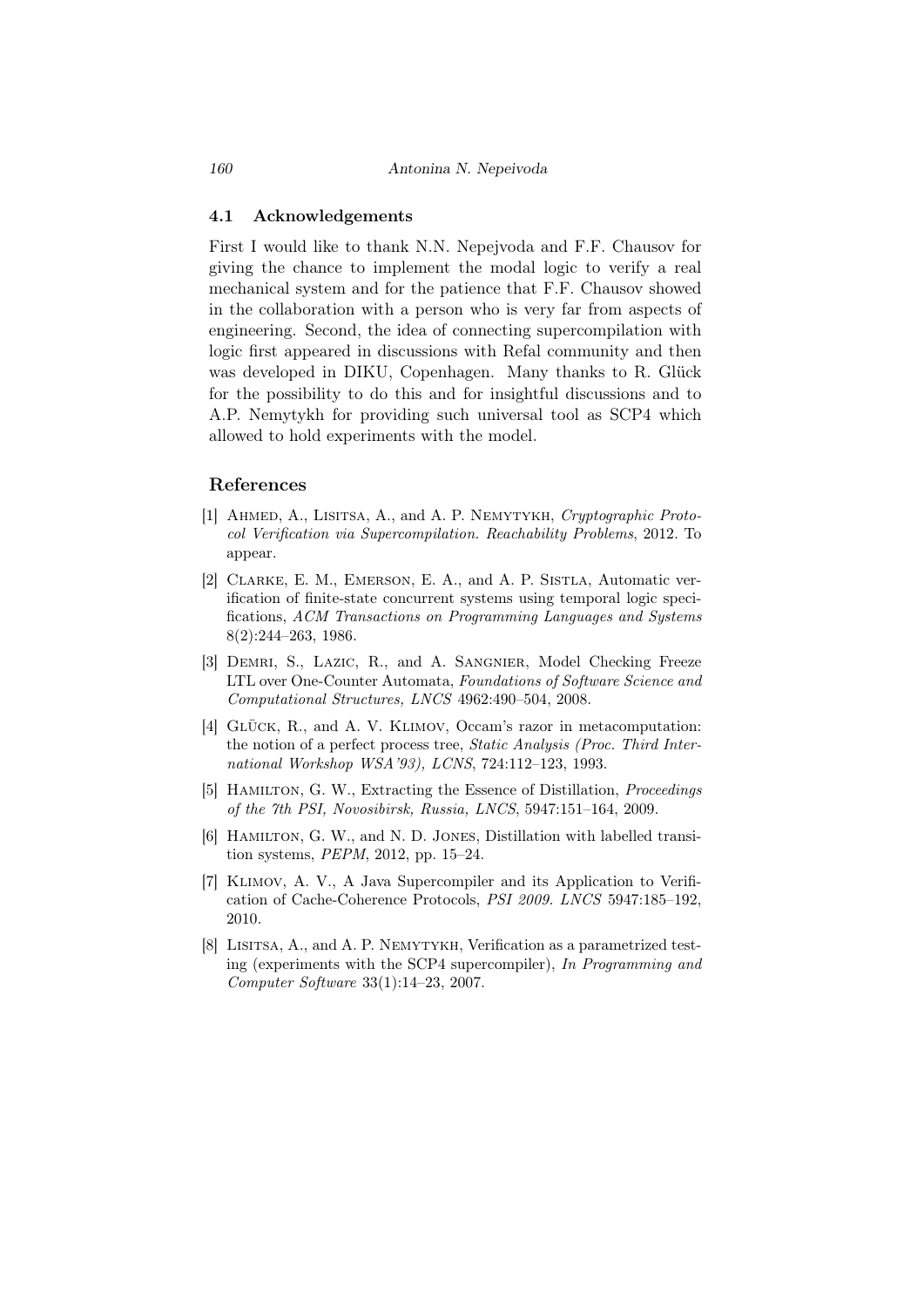- [9] Lisitsa, A., and A. P. Nemytykh, Reachability Analysis in Verification via Supercompilation, *Int. J. Found. Comput. Sci.* 19(4):953–969, 2008.
- [10] Nemytykh, A. P., *The SCP4 supercompiler: general structure*, Moscow, 2007. 152 p. (in Russian).
- [11] NEPEIVODA, A., Verification of a technical system model with linear temporal logic, *Automation and Remote Control* 93(9):124–140, 2012.
- [12] Secher, J. P., and M. H. Sørensen, On Perfect Supercompilation, *Perspectives of System Informatics, LNCS* 1755:113–127, 2000.
- [13] SØRENSEN, M. H., and R. GLÜCK, An algorithm of generalization in positive supercompilation, *Logic Programming: Proc. of the 1995 International Symposium*, 1995, pp. 465–479.
- [14] SØRENSEN, M. H., GLÜCK, R., and N. D. JONES, A positive supercompiler, *Journal of Functional Programming* 6(6):811–838, 1996.
- [15] Turchin, V. F., The concept of supercompiler, *ACM Transactions on Programming Languages and Systems* 8:292–325, 1986.
- [16] Patent No. 2367819, Russian Federation. MPC F04B 13/00 F17D 3/12 Publ. March 21, 2008. A method and construction for reagent dozing / F.F. Chausov.

#### Appendix. Refal representation of the model

\$ENTRY GO  $\{s.1 \ s.2 \ s.3 \ s.4 \ (e.1) = \text{K}$  =  $\{s.1 \ s.2 \ s.3 \}$ s.4)(e.1) (<I 'III'>) (<I 'II'>) (()()('I')'F' 'F' 'T' 'T')>;}

Launch *\*checking the consistency condition and applying all axioms*

 ${(s.1 s.2 s.3 s.4)(e.1)('I' e.N)('I'e.K)}$  $(('I'e.KK)('I'e.X)('I')'F' 'F' 'T' 'T') = \text{N}eq$  $(e.K)'I'e.KK>;$ 

 $(s.1 s.2 s.3 s.4)(e.1)(e.N)(e.K)((e.R)(e.P)(e.W)s.R$ s.P s.C s.T $)=$ <Launch (s.1 s.2 s.3 s.4)(e.1) <Next <AxiMW <AxiMP <AxiMR <AxiMC <AxiSC <AxiMT <AxiWStab <AxiTStab <AxiPStab <AxiRStab <AxiCStab (e.N)(e.K)((e.R)(e.P)(e.W) s.R s.P s.C s.T) (e.R)(e.P)(e.1) s.1 s.2 s.3 s.4>>>>>>>>>>>>>;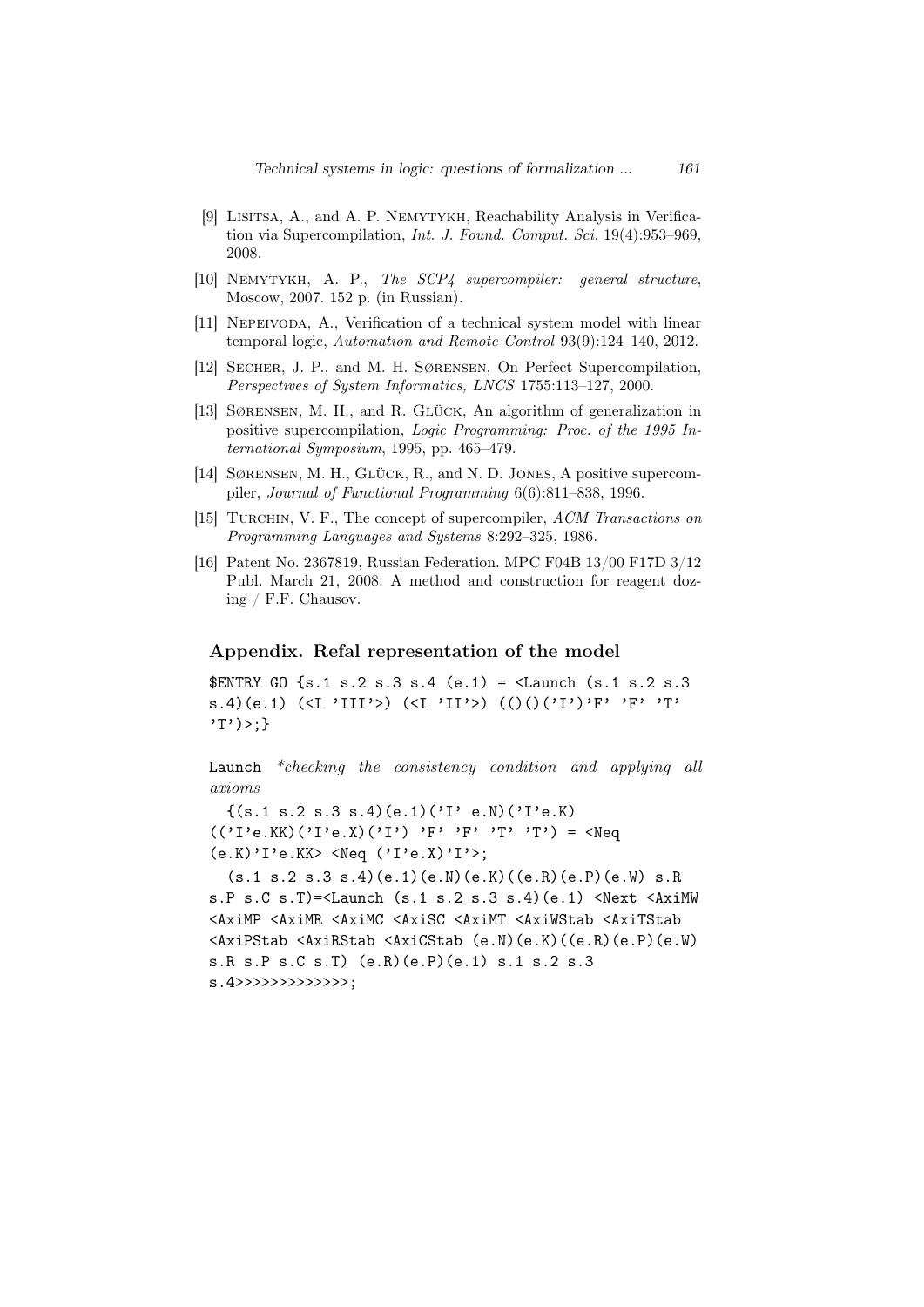}

Next *\*transition to the next moment of time*

 $\{(e,N)(e.K)((e.R)(e.P)(e.W) s.R s.P s.C s.T)\}$  $(e.KR)(e.KP)(e.XW)$  s.XR s.XP s.XC s.XT = $(e.N)(e.K)$  $((e.XR)(e.XP)(e.XW) s.XR s.XP s.XC s.XT);$ }

AxiMW *\*axiom of moving the stepping switch after rotating the flow indicator*

{(e.N)(e.K)((e.R)(e.P)(e.W) s.R s.P s.C s.T)(e.XR)(e.XP)(e.XW) s.XR s.XP s.XC s.XT, s.R:'T',  $\text{CIncR}$  (e.W)e.N>:e.WW = (e.N)(e.K) ((e.R)(e.P)(e.W) s.R s.P s.C s.T) ('I'e.XR)(e.XP)(e.WW) 'F' s.XP s.XC s.XT;  $e.1 = e.1;}$ 

AxiMT *\*axiom of the pump doing back move*

{(e.N)(e.K)((e.R)(e.P)(e.W) s.R s.P s.C s.T)(e.XR)(e.XP)(e.XW) s.XR s.XP s.XC s.XT,  $s.P: 'T' = (e.N)(e.K)((e.R)(e.P)(e.W) s.R s.P s.C s.T)$  $(e.XR)$  $(YI'e.XP)$  $(e.XW)$  s.XR  $'F'$  s.XC  $'F'$ ;

 $e.1 = e.1$ ;

AxiMP *\*axiom of the pump doing work move*

 ${(e.N)(e.K)((e.R)(e.P)(e.W) s.R s.P s.C)}$ s.T)(e.XR)(e.XP)(e.XW) s.XR s.XP s.XC s.XT, s.P:'F', s.T:'T', <Neq (e.W)e.K>:'F'= (e.N)(e.K)((e.R)(e.P)(e.W) s.R s.P s.C s.T)(e.XR)(e.XP)(e.XW) s.XR 'T' s.XC s.XT;  $e.1 = e.1$ ;

AxiMR *\*axiom of making the flow indicator move*

 $\{(e,N)(e,K)((e,R)(e,P)(e,W)$  s.R s.P s.C s.T)(e.XR)(e.XP)(e.XW) s.XR s.XP s.XC s.XT, s.R:'F', s.T:'T',  $\langle$ Neq  $(e.W)e.K\rangle$ :'T'=  $(e.N)(e.K)(e.R)(e.P)(e.W)$ s.R s.P s.C s.T) (e.XR)(e.XP (e.XW) 'T' s.XP s.XC s.XT;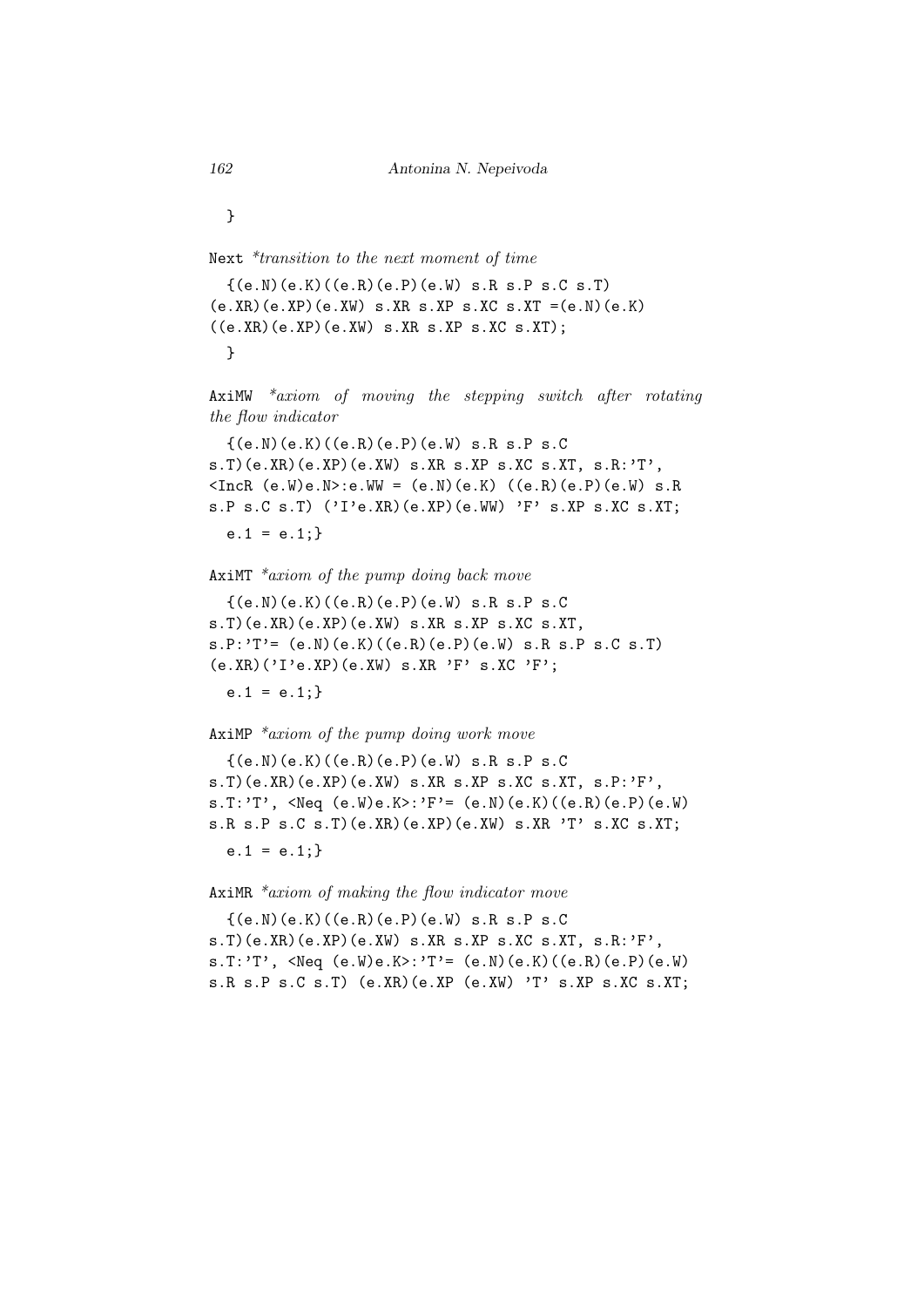$e.1 = e.1;}$ 

AxiMC *\*axiom of unlocking the switch C*  $\{(e,N)(e,K)((e,R)(e,P)(e,W)$  s.R s.P s.C  $s.T$ )(e.XR)(e.XP)(e.XW)  $s.KR$  s.XP  $s.KC$  s.XT,  $s.C.:T'$ , s.T:'F', <Neq  $(e.W)'I'$ 'T'=  $(e.N)(e.K)((e.R)(e.P)(e.W)$ s.R s.P s.C s.T) (e.XR)(e.XP)(e.XW) s.XR s.XP 'F' s.XT;  $e.1 = e.1$ ; AxiSC *\*axiom of moving the stepping switch due to C* {(e.N)(e.K)((e.R)(e.P)(e.W) s.R s.P s.C s.T) (e.XR)(e.XP)(e.XW) s.XR s.XP s.XC s.XT, s.C:'F', <Neq

 $(e.W)e.N>:'F' = (e.N)(e.K) ((e.R)(e.P)(e.W)s.R s.P s.C)$ s.T)  $(e.XR)(e.XP)('I')$  s.XR s.XP 'T' 'T';

(e.N)(e.K)((e.R)(e.P)(e.W) s.R s.P s.C s.T)  $(e.KR)(e.KP)(e.XW) s.KR s.KP s.KC s.KT, s.C:'F',  $\text{IncR}$$  $(e.W)e.N > :e.W = (e.N)(e.K) ((e.R)(e.P)(e.W)s.R s.P s.C)$ s.T)  $(e.XR)(e.XP)(e.WW)$  s.XR s.XP 'T' s.XT;  $e.1 = e.1$ ;

AxiWStab *\*axiom of stability of the stepping switch*  ${(e.N)(e.K)((e.R)(e.P)(e.W) s.R s.P s.C s.T)}$ 

(e.XR)(e.XP)(e.XW) s.XR s.XP s.XC s.XT, s.C:'T',  $s.R: 'F' = (e.N)(e.K) ((e.R)(e.P)(e.W) s.R s.P s.C s.T)$ (e.XR)(e.XP)(e.W) s.XR s.XP s.XC s.XT;

 $e.1 = e.1;}$ 

AxiTStab *\*axiom of stability of the auxiliary switch T*  $\{(e,N)(e,K)((e,R)(e,P)(e,W)$  s.R s.P s.C s.T)  $(e.XR)(e.XP)(e.XW)$  s.XR s.XP s.XC s.XT, s.T:'T',  $s.P: 'F' = (e.N)(e.K) ((e.R)(e.P)(e.W) s.R s.P s.C s.T)$  $(e.XR)(e.XP)(e.XW)$  s.XR s.XP s.XC 'T';

 $(e, N)(e, K)((e, R)(e, P)(e, W)$  s.R s.P s.C s.T) (e.XR)(e.XP)(e.XW) s.XR s.XP s.XC s.XT, s.T:'F',  $s.C.:T' = (e.N)(e.K) ((e.R)(e.P)(e.W) s.R s.P s.C s.T)$  $(e.XR)(e.XP)(e.XW) s.XR s.XP s.XC 'F';$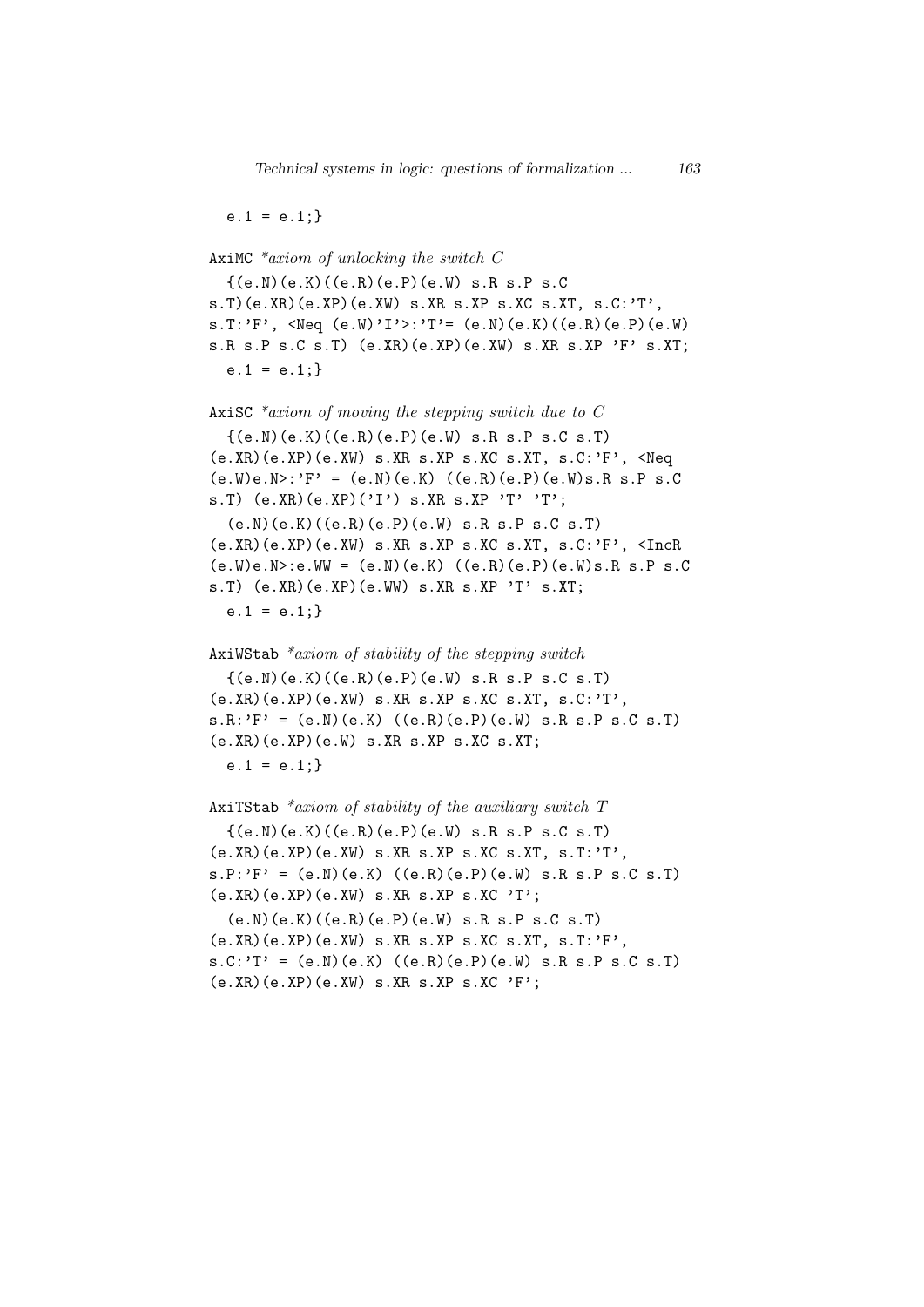$(e.N)(e.K)((e.R)(e.P)(e.W)$  s.R s.P s.C s.T)  $(e.KR)(e.XP)(e.XW) s.KR s.XP s.XC s.XT, s.T.'F', \leq Neq$  $(e.W)e.N>:'T' = (e.N)(e.K) ((e.R)(e.P)(e.W) s.R s.P s.C)$ s.T)  $(e.XR)(e.XP)(e.XW)$  s.XR s.XP s.XC 'F';  $e.1 = e.1$ :

AxiPStab *\*axiom of stability of the pump switch*  ${(e.N)(e.K)((e.R)(e.P)(e.W) s.R s.P s.C s.T)}$  $(e.KR)(e.KP)(e.XW)$  s.XR s.XP s.XC s.XT, s.P:'F', <Neq  $(e.W)e.K>: 'T' = (e.N)(e.K) ((e.R)(e.P)(e.W) s.R s.P s.C)$ s.T) (e.XR)(e.XP)(e.XW) s.XR s.P s.XC s.XT;  $(e.N)(e.K)((e.R)(e.P)(e.W)$  s.R s.P s.C s.T) (e.XR)(e.XP)(e.XW) s.XR s.XP s.XC s.XT, s.P:'F',  $s.T.'F' = (e.N)(e.K) ((e.R)(e.P)(e.W) s.R s.P s.C s.T)$ (e.XR)(e.XP)(e.XW) s.XR s.P s.XC s.XT;  $e.1 = e.1$ ;

AxiRStab *\*axiom of stability of the indicator switch* {(e.N)(e.K)((e.R)(e.P)(e.W) s.R s.P s.C s.T)  $(e.XR)(e.XP)(e.XW)$  s.XR s.XP s.XC s.XT, s.R:'F',  $s.T: 'F' = (e.N)(e.K) ((e.R)(e.P)(e.W) s.R s.P s.C s.T)$ (e.XR)(e.XP)(e.XW) s.R s.XP s.XC s.XT;

(e.N)(e.K)((e.R)(e.P)(e.W) s.R s.P s.C s.T)  $(e.XR)(e.XP)(e.XW) s.XR s.XP s.XC s.XT, s.R.'F', **Neg**$  $(e.W)e.K>: 'F' = (e.N)(e.K) ((e.R)(e.P)(e.W) s.R s.P s.C)$ s.T) (e.XR)(e.XP)(e.XW) s.R s.XP s.XC s.XT;  $e.1 = e.1;}$ 

AxiCStab *\*axiom of stability of the switch C*  ${(e.N)(e.K)((e.R)(e.P)(e.W) s.R s.P s.C s.T)}$ (e.XR)(e.XP)(e.XW) s.XR s.XP s.XC s.XT, s.C:'T', <Neq  $(e.W)'I'$ :'F' =  $(e.N)(e.K)'$  ((e.R)(e.P)(e.W) s.R s.P s.C s.T) (e.XR)(e.XP)(e.XW) s.XR s.XP s.C s.XT;  $(e, N)(e, K)((e, R)(e, P)(e, W)$  s.R s.P s.C s.T) (e.XR)(e.XP)(e.XW) s.XR s.XP s.XC s.XT, s.C:'T',  $s.T.'T' = (e.N)(e.K) ((e.R)(e.P)(e.W) s.R s.P s.C s.T)$ (e.XR)(e.XP)(e.XW) s.XR s.XP s.C s.XT;